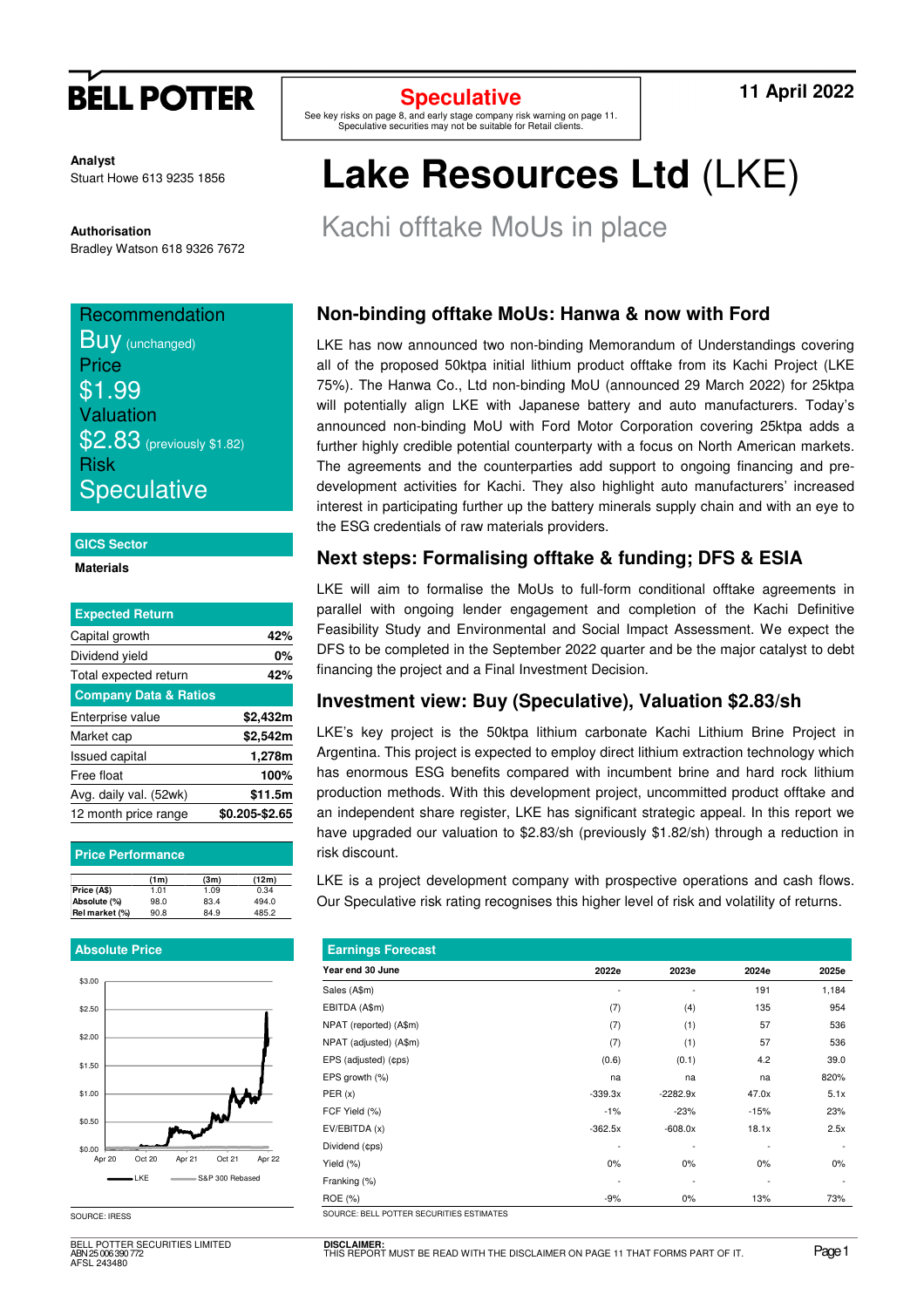## **Valuation & methodology**

### **Valuation summary: \$2.83/sh (risked)**

Key components of our valuation include:

- **Kachi (LKE diluting to 75%) 50ktpa lithium carbonate:** Modelled with parameters consistent with LKE's March 2021 refreshed PFS, adjusted for the increased project scale of 50ktpa production (compared with PFS at 25.5ktpa). Risk discount of 30% applied for project stage.
- **Other projects (100% LKE):** LKE's other projects include exploration licences in Argentina prospective for lithium brine Resources (Couchari, Olaroz and Paso) and spodumene bearing pegmatites (Catamarca).
- **Corporate overhead allowance:** \$31m representing the present value of \$2.5m in annual corporate overheads not captured as part of our Kachi modelling.
- **Cash:** At 31 December 2021, LKE had cash of \$71m and no debt. In March 2022, LKE issued 40m shares at \$0.975/sh to raise a further \$39m, taking pro forma cash to \$110m.
- **Diluted capital base:** Assumed conversion of all in the money options.

| Table 1 - Sum of parts valuation         |       |       |                   |                   |          |                   |
|------------------------------------------|-------|-------|-------------------|-------------------|----------|-------------------|
|                                          | 100%  | 100%  | <b>LKE</b> equity | <b>LKE</b> equity | Risk     | <b>LKE</b> equity |
| Projects LKE equity (unrisked)           | US\$m | A\$m  | %                 | A\$m              | discount | (risked) A\$m     |
| Kachi @ 50ktpa LCE                       | 5,434 | 7,328 | 75%               | 5,496             | 30%      | 3,847             |
| Other projects                           |       | 150   | 100%              | 150               |          | 150               |
| <b>Total projects</b>                    |       |       |                   | 5,646             |          | 3,997             |
| Corporate overheads                      |       |       |                   |                   |          | $-31$             |
| <b>Enterprise value</b>                  |       |       |                   |                   |          | 3,966             |
| Net debt                                 |       |       |                   |                   |          | $-110$            |
| Options                                  |       |       |                   |                   |          | $-35$             |
| Equity value (diluted)                   |       |       |                   |                   |          | 4,111             |
| Diluted shares m                         |       |       |                   |                   |          | 1,452             |
| Equity value (diluted) \$/sh             |       |       |                   |                   |          | 2.83              |
| SOURCE: BELL POTTER SECURITIES ESTIMATES |       |       |                   |                   |          |                   |

## **Valuation sensitivity to long term lithium price assumptions**

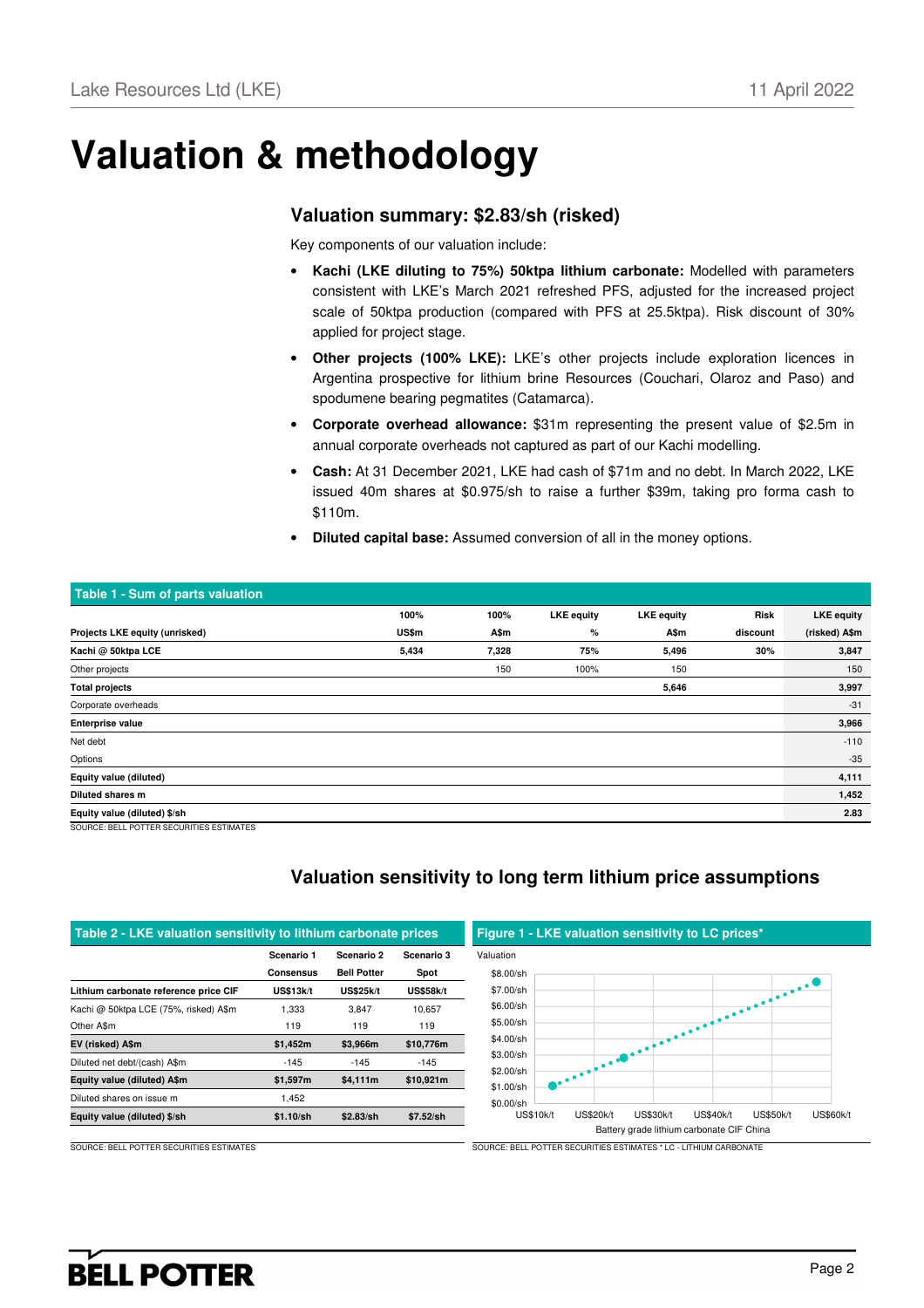## **Bell Potter Securities lithium commodity price outlook**

| Table 3 - Lithium commodity price upgrades |       |        |        |        |        |  |  |
|--------------------------------------------|-------|--------|--------|--------|--------|--|--|
|                                            | 2020a | 2021a  | 2022e  | 2023e  | LTe    |  |  |
| Spodumene                                  | 431   | 1.102  | 3.000  | 2.500  | 1,300  |  |  |
| Lithium carbonate                          | 7.641 | 16.155 | 50,000 | 40.000 | 25,000 |  |  |
| Lithium hydroxide<br>--------------------- | 9.625 | 17.221 | 52.000 | 42.000 | 29,000 |  |  |

SOURCE: FASTMARKETS & BELL POTTER SECURITIES



### **Near-term news flow & value catalysts**

- Kachi maiden Mineral Resource estimate November 2018.
- Kachi PFS April 2020.  $\checkmark$
- Kachi high-quality product defined from pilot plant October 2020 to March 2021.  $\checkmark$
- Kachi refreshed PFS March 2021.
- Lilac Solutions 25% earn-in September 2021.  $\checkmark$
- **Ongoing – Funding arrangements –** Further expressions of interest and more developed agreements with Export Credit Agencies and other potential debt financiers with respect to Kachi capital cost financing.
- **Ongoing Product offtake arrangements –** Details of conditional offtake agreements with end-users including indicative volumes and tenor.
- **June 2022 quarter** Updated Kachi Mineral Resource (November 2018 estimate 4.4Mt LCE) and Initial Mineral Reserve.
- **Mid- to late-2022:** 
	- 1. Kachi DFS and expansion studies.
	- 2. Kachi Environmental and Social Impact Assessment (ESIA).
	- 3. LKE Board Kachi Project Final Investment Decision.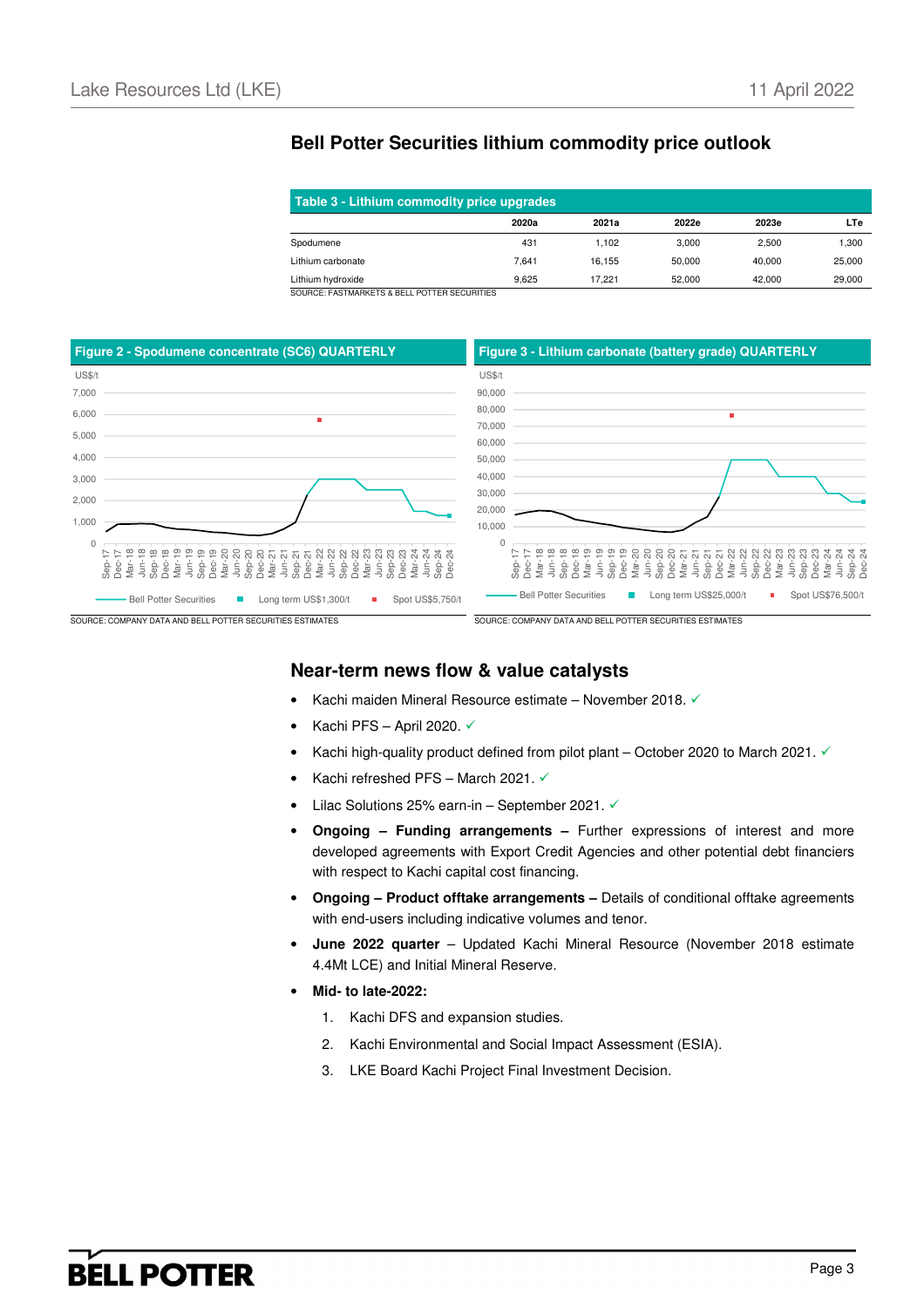# **Kachi Lithium Project**

## **Kachi (75% LKE): Risked discounted cash flow**

We have modelled Kachi project development and operational assumptions as follows:

- Capital cost of US\$1,032m (including 15% inflation for owners costs);
- Battery grade lithium carbonate production of 50ktpa;
- Project life of 25 years;
- Discount rate of 8%:
- C1 cash operating costs of US\$3,550/t lithium carbonate; and
- Risk discount of 30% to account for the project's stage of development (pre DFS).

### **Kachi production & cash flow outlook**

The following financial estimates assume LKE achieve battery grade pricing for its lithium carbonate production.

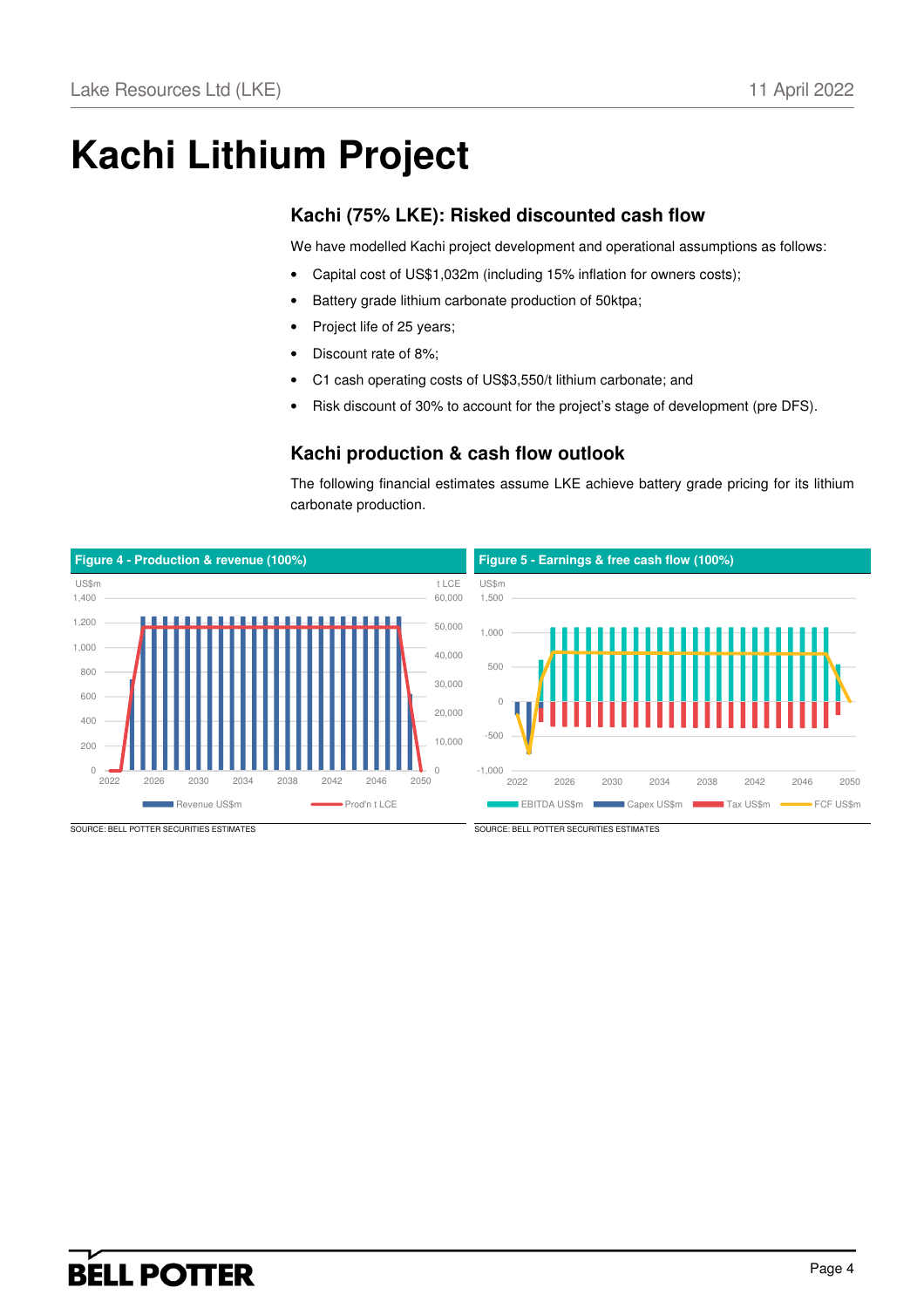# **ASX-listed lithium sector**

## **Resource, Reserve & production comparisons**

### **Table 4 - Resource, Reserve & production comparisons**

| المتعاطفا والمتعارض المتحاول المتحاولات والمتحاولات والمتحدث والمتحاولات والمتحاولات والمتحاولات |               |                                   |                                  |                              |                       |                                                          |                                |
|--------------------------------------------------------------------------------------------------|---------------|-----------------------------------|----------------------------------|------------------------------|-----------------------|----------------------------------------------------------|--------------------------------|
| Company name                                                                                     | $EV($ \$m $)$ | <b>Total LCE</b><br>Resource (Mt) | <b>Total LCE</b><br>Reserve (Mt) | EV /Resource<br>$($ \$/t $)$ | EV<br>/Reserve (\$/t) | <b>Expected annual</b><br><b>LCE</b> production*<br>(kt) | EV to production<br>(\$'000/t) |
| Pilbara Minerals (PLS)                                                                           | 9,190         | 8.2                               | 4.7                              | 1,126                        | 1,956                 | 63                                                       | 146                            |
| Allkem (AKE)                                                                                     | 8,230         | 26.2                              | 3.1                              | 314                          | 2,618                 | 137                                                      | 60                             |
| AVZ Minerals (AVZ)                                                                               | 3,647         | 8.3                               | 2.7                              | 437                          | 1,351                 | 53                                                       | 69                             |
| Liontown Resources (LTR)                                                                         | 3,233         | 5.8                               | 2.5                              | 561                          | 1,319                 | 76                                                       | 43                             |
| Lake Resources (LKE)                                                                             | 2,432         | 3.3                               | 0.0                              | 749                          | na                    | 19                                                       | 129                            |
| Sayona Mining (SYA)                                                                              | 2,122         | 2.7                               | 0.4                              | 799                          | 5,906                 | 24                                                       | 87                             |
| Core Lithium (CXO)                                                                               | 2,056         | 0.5                               | 0.2                              | 4,296                        | 8,490                 | 29                                                       | 71                             |
| Ioneer (INR)                                                                                     | 1,336         | 0.6                               | 0.3                              | 2,137                        | 4,605                 | 10                                                       | 138                            |
| Vulcan Energy Resources (VUL)                                                                    | 1,095         | 14.0                              | 1.1                              | 78                           | 978                   | 35                                                       | 31                             |
| Argosy Minerals (AGY)                                                                            | 626           | 0.2                               | 0.0                              | 2,838                        | na                    | 11                                                       | 58                             |
| Galan Lithium (GLN)                                                                              | 555           | 3.0                               | 0.0                              | 188                          | na                    | 34                                                       | 16                             |
| Piedmont Lithium (PLL)                                                                           | 383           | 2.5                               | 0.5                              | 151                          | 774                   | 35                                                       | 11                             |
| Lithium Power International (LPI)                                                                | 266           | 1.5                               | 0.4                              | 179                          | 699                   | 10                                                       | 26                             |
| Jindalee Resources (JRL)                                                                         | 239           | 10.1                              | 0.0                              | 24                           | na                    | na                                                       | na                             |
| Green Technology Metals (GT1)                                                                    | 173           | 0.1                               | 0.0                              | 1,160                        | na                    | na                                                       | na                             |
|                                                                                                  |               |                                   |                                  |                              |                       |                                                          |                                |
| Mean                                                                                             |               |                                   |                                  | 1,002                        | 2,870                 |                                                          | 68                             |
| Median                                                                                           |               |                                   |                                  | 561                          | 1,653                 |                                                          | 60                             |
| COURCE: COMBANY DATA IRESS RELL ROTTER SECURITIES ESTIMATES                                      |               |                                   |                                  |                              |                       |                                                          |                                |

SOURCE: COMPANY DATA, IRESS, BELL POTTER SECURITIES ESTIMATES NOTE: \* EXPECTED PRODUCTON FROM EXISTING OPERATIONS OR PROJECT BEING DEVELOPED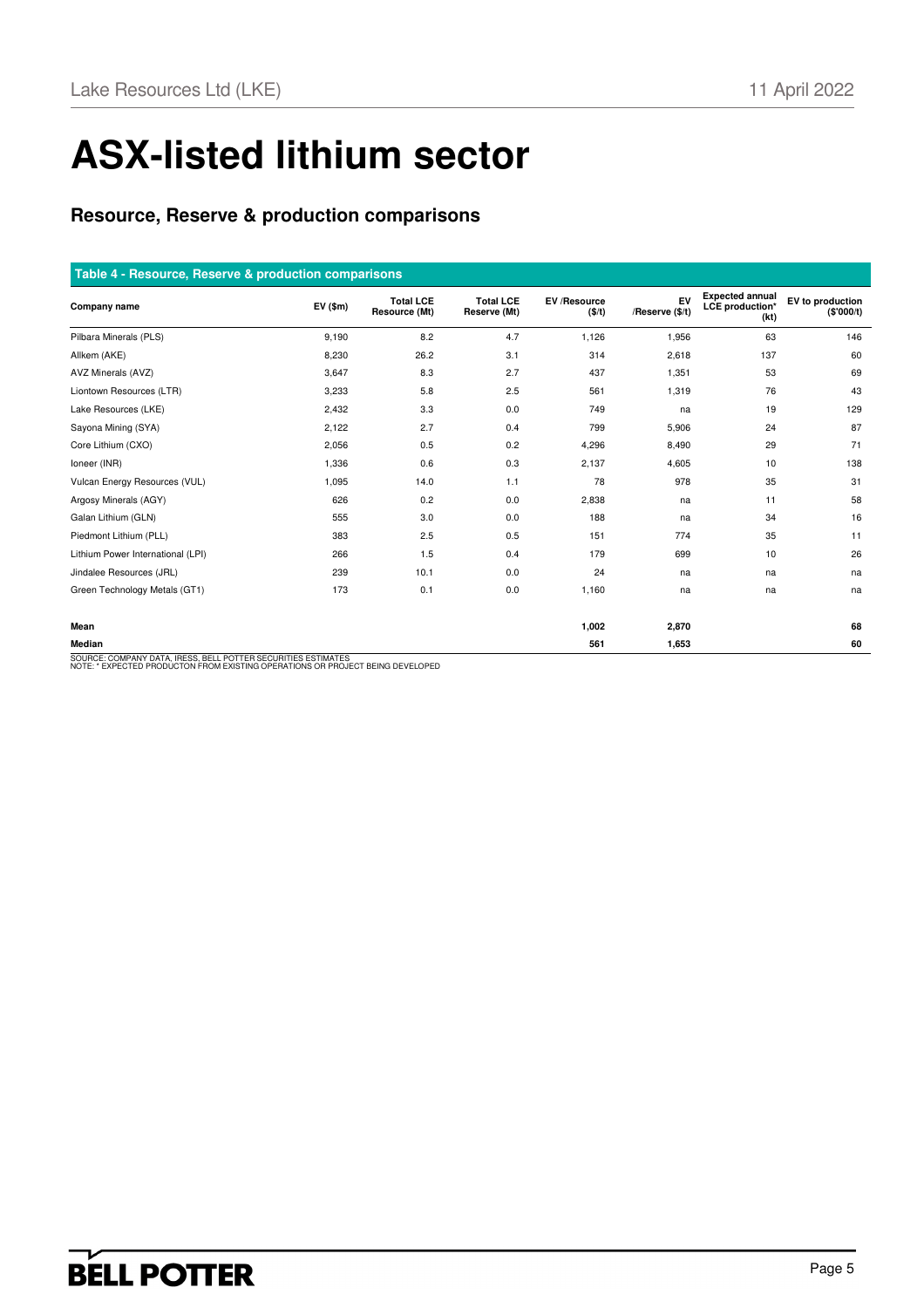# **Lithium commodity price charts & outlook**

US\$/t





SOURCE: FASTMARKETS (MB-LI-0012) & BLOOMBERG (LICNSPDU INDEX) SOURCE: FASTMARKETS (MB-LI-0012) & CONSENSUS ECONOMICS

#### **Figure 8 - Lithium carbonate price (battery grade), CIF NE Asia Figure 9 - Historical & expected Li carbonate price, CIF NE Asia**





 $0$ <br>Jun-19 10,000 20,000 30,000 40,000 50,000 60,000 70,000 80,000 Jun-19 Jun-20 Jun-21 Jun-22 Jun-23 Jun-24 Jun-25 Historical price **Contact Contact Contact Contact Contact Contact Contact Contact Contact Contact Contact Contact Contact Contact Contact Contact Contact Contact Contact Contact Contact Contact Contact Contact Contact Cont** Consensus (Low - High) **BP** est.



#### **Figure 10 - Lithium hydroxide price (battery grade), CIF NE Asia Figure 11 - Historical & expected Li hydroxide price, CIF NE Asia**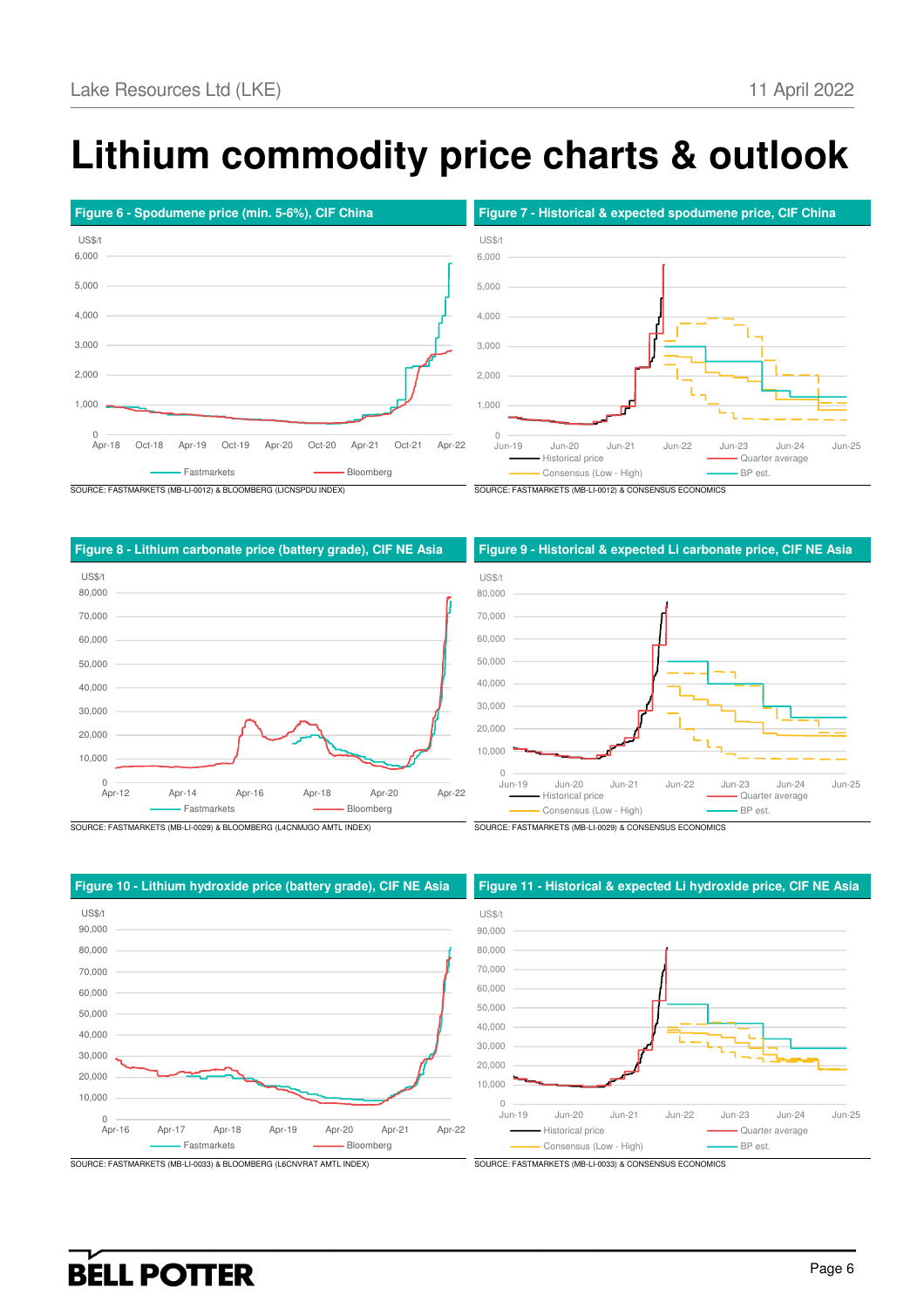## **Lake Resources Ltd (LKE)**

## **Company description**

LKE's Kachi (Argentina) lithium brine project has the potential to produce 50ktpa of high purity lithium carbonate ramping up from 2024 using direct lithium extraction technology. A DFS is due by mid-2022. Kachi's direct lithium extraction process is based on ion exchange developed by technology partner Lilac Solutions. Lilac is strategically aligned with LKE through a 25% project earn-in. An April 2020 Kachi PFS (and a subsequent March 2021 update) outlined a 25.5ktpa lithium carbonate project with a capital cost of US\$544m and unit costs of US\$4,178/t. LKE estimated annual project EBITDA of \$260m at the PFS assumed production rate of 25.5ktpa lithium carbonate and price of US\$15,500/t (CIF Asia).

## **Investment view: Buy (Speculative), Valuation \$2.83/sh**

LKE's key project is the 50ktpa lithium carbonate Kachi Lithium Brine Project in Argentina. This project is expected to employ direction lithium extraction technology which has enormous ESG benefits compared with incumbent brine and hard rock lithium production methods. With this development project, uncommitted product offtake and an independent share register, LKE has significant strategic appeal. In this report we have upgraded our valuation to \$2.83/sh (previously \$1.82/sh) through a reduction in risk discount.

LKE is a project development company with prospective operations and cash flows. Our Speculative risk rating recognises this higher level of risk and volatility of returns.

## **Valuation methodology**

Our LKE valuation is supported by:

- Risked discounted cash flow valuations of the Kachi project ramping up to produce 50ktpa lithium carbonate;
- Valuations for LKE's earlier stage lithium projects in Argentina;
- Allowances for corporate overheads; and
- Dilution from options on issue.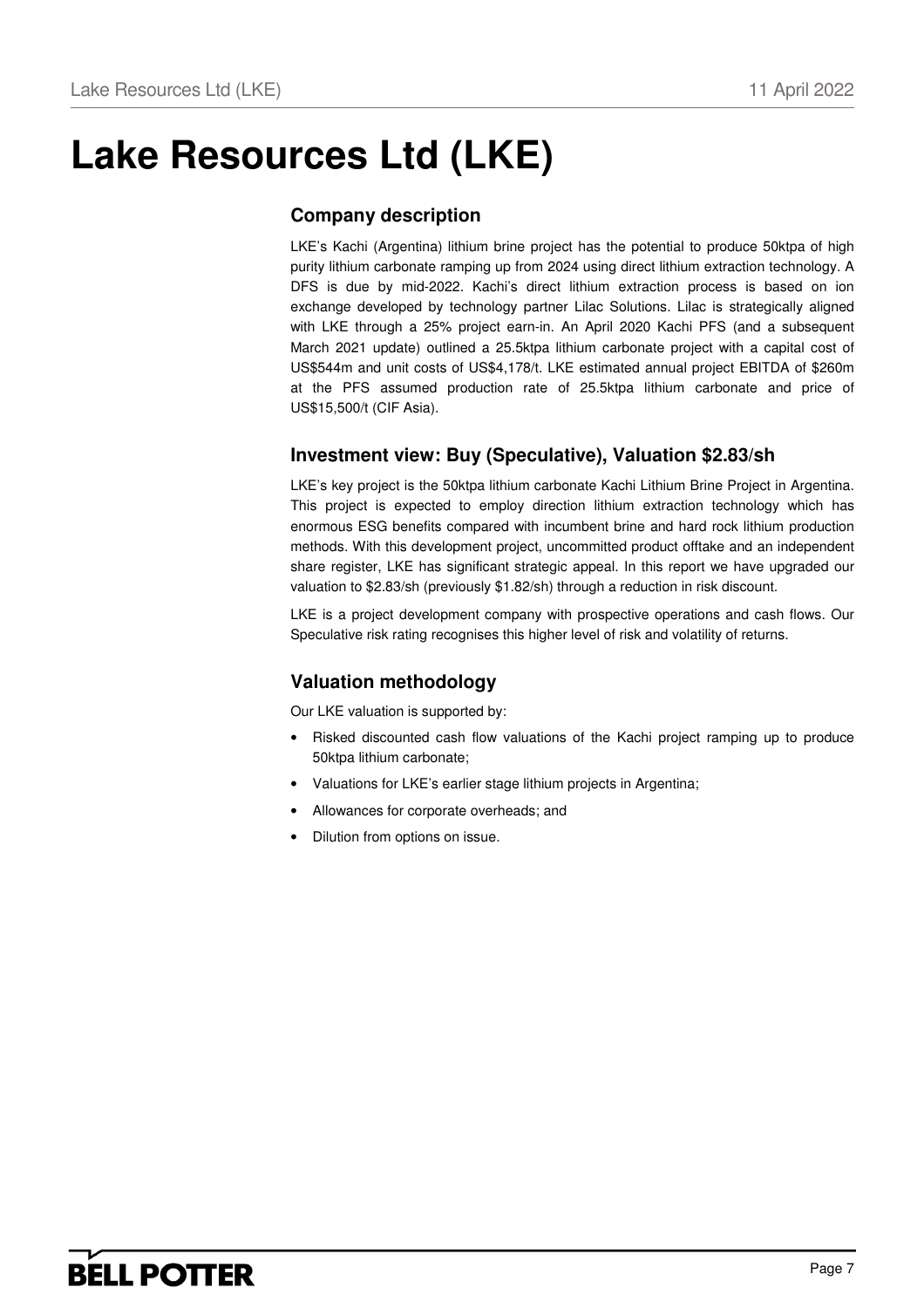## **Investment risks**

Risks include, but are not limited to:

- **Commodity price and exchange rate fluctuations**. The future earnings and valuations of exploration, development and operating resources companies are subject to fluctuations in underlying commodity prices and foreign currency exchange rates.
- **Infrastructure access.** Commodity producers are reliant upon access to transport and energy infrastructure. Access to infrastructure is often subject to contractual agreements, permits, and capacity allocations. Agreements are typically long-term in nature (+10 years). Infrastructure can be subject to outages as a result of weather events or the actions of third party providers.
- **Operating and capital cost fluctuations.** Markets for exploration, project development and processing inputs can fluctuate widely and cause significant differences between planned and actual operating and capital costs. Key operating costs are linked to energy, reagents and labour markets.
- **Resource growth and project life extensions.** Future earnings forecasts and valuations may rely upon Resource and Reserve growth to extend mine lives.
- **Sovereign risks.** Mining companies' assets are subject to the sovereign risks associated with the countries within which they operate.
- **Regulatory changes risks.** Changes to the regulation of infrastructure and taxation (among other things) can impact the earnings and valuation of mining companies.
- **Environmental risks.** Resources companies are exposed to risks associated with environmental degradation as a result of their exploration and development processes.
- **Operating and development risks.** Resources companies' assets are subject to risks associated with their operation and development. Risks for each company can be heightened depending on method of operation (e.g. underground versus open pit mining) or whether it is a single operation company. Development assets can be subject to approvals timelines or weather events, causing delays to commissioning and commercial production.
- **Occupational health and safety risks.** Resources companies are particularly exposed to OH&S risks given the physical nature and human resource intensity of operating assets.
- **Funding and capital management risks.** Funding and capital management risks can include access to debt and equity finance, maintaining covenants on debt finance, managing dividend payments, and managing debt repayments.
- **Merger/acquisition risks.** Risks associated with value transferred during merger and acquisition activity.
- **COVID-19 risks:** Resources companies' rely on freedom of movement of workforces, functioning transport routes, reliable logistics services including road, rail, aviation and ports in order to maintain operations and get their products to market. They also rely on liquid, functioning markets to sell their products. Measures being put in place to combat the COVID-19 pandemic are posing risks to these conditions.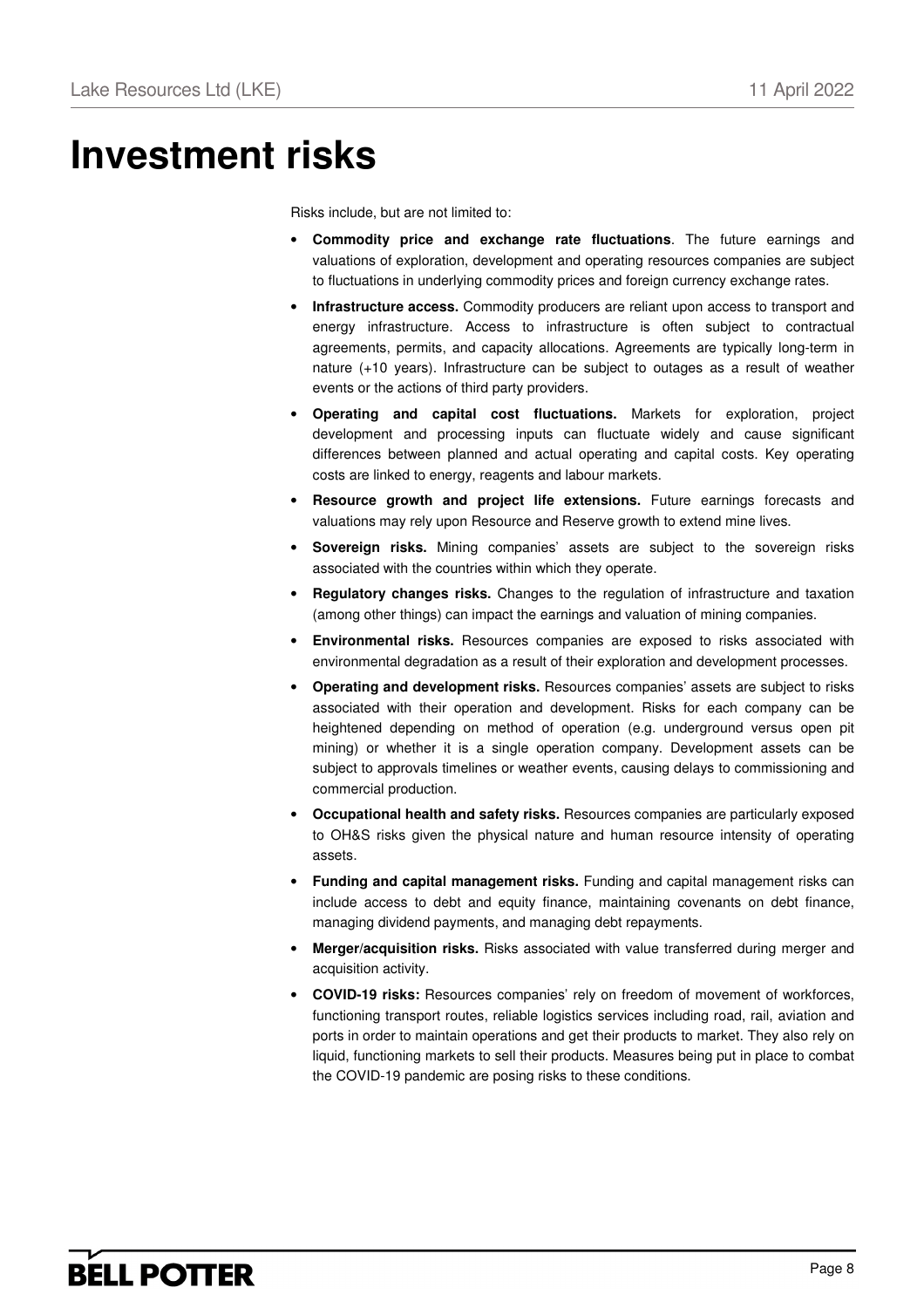## **Lake Resources Ltd** as at 11 April 2022

## Lake Resources Ltd (LKE) 11 April 2022 Valuation \$2.83 Recommendation Buy, Speculative Price \$1.99<br>Valuation \$2.83

### **Table 5 - Financial summary**

| Date                                       |               |                | 11/04/22       |                |                |                |                                         |                 |           |            |            | <b>Bell Potter Securities</b>                          |        |
|--------------------------------------------|---------------|----------------|----------------|----------------|----------------|----------------|-----------------------------------------|-----------------|-----------|------------|------------|--------------------------------------------------------|--------|
| Price                                      | A\$/sh        |                | 1.99           |                |                |                |                                         |                 |           |            |            | Stuart Howe (showe@bellpotter.com.au, +61 3 9235 1856) |        |
| Valuation                                  | A\$/sh        |                | 2.83           |                |                |                |                                         |                 |           |            |            |                                                        |        |
| <b>PROFIT AND LOSS</b>                     |               |                |                |                |                |                | <b>FINANCIAL RATIOS</b>                 |                 |           |            |            |                                                        |        |
| Year ending 30 June<br>Revenue             | Unit<br>\$m   | 2021a          | 2022e          | 2023e          | 2024e<br>191   | 2025e<br>1,184 | Year ending 30 June<br><b>VALUATION</b> | Unit            | 2021a     | 2022e      | 2023e      | 2024e                                                  | 2025e  |
| Expenses                                   | \$m           | (3)            | (7)            | (4)            | (57)           | (230)          | EPS (adjusted)                          | Ac/sh           | (0.4)     | (0.6)      | (0.1)      | 4.2                                                    | 39.0   |
| <b>EBITDA</b>                              | \$m           | (3)            | (7)            | (4)            | 135            | 954            | EPS growth (Acps)                       | $\%$            | na        | na         | na         | na                                                     | 820%   |
| Depreciation & amortisation                | \$m           | (0)            | (0)            |                | (26)           | (98)           | PER                                     | X               | (565.2)   | (339.3)    | (2, 282.9) | 47.0                                                   | 5.1    |
| EBIT                                       | \$m           | (3)            | (7)            | (4)            | 109            | 856            | <b>DPS</b>                              | Ac/sh           |           |            |            |                                                        |        |
| Net interest expense                       | \$m           | ÷.             | (0)            | 3              | (18)           | (32)           | Franking                                | $\%$            | 0%        | 0%         | 0%         | 0%                                                     | 0%     |
| Profit before tax                          | \$m           | (3)            | (7)            | (1)            | 91             | 825            | Yield                                   | $\%$            | 0%        | 0%         | 0%         | 0%                                                     | 0%     |
| Tax expense                                | $\mathsf{sm}$ |                |                |                | (34)           | (289)          | FCF/share                               | Ac/sh           | (0.9)     | (1.2)      | (45.7)     | (29.7)                                                 | 45.4   |
| NPAT (reported)                            | \$m           | (3)            | (7)            | (1)            | 57             | 536            | FCF yield                               | %               | 0%        | $-1%$      | $-23%$     | $-15%$                                                 | 23%    |
| NPAT (adjusted)                            | \$m           | (3)            | (7)            | (1)            | 57             | 536            | EV/EBITDA                               | $\mathsf X$     | $-938.2x$ | $-362.5x$  | $-608.0x$  | 18.1x                                                  | 2.5x   |
|                                            |               |                |                |                |                |                | <b>LIQUIDITY &amp; LEVERAGE</b>         |                 |           |            |            |                                                        |        |
| <b>CASH FLOW STATEMENT</b>                 |               |                |                |                |                |                | Net debt / (cash)                       | \$m             | (25.7)    | (76.8)     | 206.5      | 607.9                                                  | (38.9) |
| Year ending 30 June                        | Unit          | 2021a          | 2022e          | 2023e          | 2024e          | 2025e          | Net debt / Equity                       | $\%$            | $-55%$    | $-72%$     | 51%        | 133%                                                   | $-4%$  |
| OPERATING CASH FLOW                        |               |                |                |                |                |                | Net debt / Net debt + Equity            | $\%$            | $-121%$   | $-261%$    | 34%        | 57%                                                    | $-4%$  |
| Receipts from customers                    | \$m           |                |                |                | 191            | 1,184          | Net debt / EBITDA                       | $\mathsf{x}$    | 9.9x      | 11.4x      | $-51.6x$   | 4.5x                                                   | 0.0x   |
| Payments to suppliers and employees        | \$m           | (2)            | (7)            | (4)            | (57)           | (230)          | EBITDA /net int expense                 | $\mathsf{x}$    | 0.0x      | $-4224.2x$ | 1.4x       | 7.6x                                                   | 30.1x  |
| Tax paid                                   | \$m           |                |                | ÷,             | (34)           | (289)          | PROFITABILITY RATIOS                    |                 |           |            |            |                                                        |        |
| Net interest                               | \$m           |                |                | 3              | (18)           | (32)           | EBITDA margin                           | $\%$            | 0%        | 0%         | 0%         | 70%                                                    | 81%    |
| Other                                      | \$m           |                |                | J.             |                |                | EBIT margin                             | $\%$            | 0%        | 0%         | 0%         | 57%                                                    | 72%    |
| Operating cash flow                        | \$m           | (2)            | (7)            | (1)            | 83             | 634            | Return on assets                        | $\%$            | $-9%$     | $-9%$      | 0%         | 6%                                                     | 37%    |
|                                            |               |                |                |                |                |                | Return on equity                        | %               | $-9%$     | $-9%$      | 0%         | 13%                                                    | 73%    |
| <b>INVESTING CASH FLOW</b>                 | $\mathsf{sm}$ |                |                |                |                |                |                                         |                 |           |            |            |                                                        |        |
| Capex                                      |               | (5)            | (6)            | (578)          | (484)          | (9)            |                                         |                 |           |            |            |                                                        |        |
| Other                                      | \$m           |                | (0)            |                |                |                | <b>ASSUMPTIONS - Prices (nominal)</b>   |                 |           |            |            |                                                        |        |
| Investing cash flow                        | \$m           | (5)            | (7)            | (578)          | (484)          | (9)            | Year ending 30 June                     | Unit            | 2021a     | 2022e      | 2023e      | 2024e                                                  | 2025e  |
| <b>FINANCING CASH FLOW</b>                 |               |                |                |                |                |                | Spodumene concentrate (6% basis)        | US\$/t          | 478       | 2,317      | 2,750      | 2,000                                                  | 1,300  |
| Debt proceeds/(repayments)                 | \$m           | $\mathbf 0$    |                | 483            | 241            |                | Lithium Carbonate (battery grade)       | US\$/t          | 8,641     | 35,996     | 45,000     | 35,000                                                 | 25,000 |
| Dividends paid                             | \$m           |                |                |                |                |                | Lithium Hydroxide (battery grade)       | US\$/t          | 10,510    | 37,303     | 47,000     | 38,000                                                 | 29,000 |
| Proceeds share issues (net, incl. options) | \$m           | 33             | 65             | 296            |                | 22             | AUD:USD                                 | <b>US\$/A\$</b> | 0.75      | 0.73       | 0.73       | 0.73                                                   | 0.74   |
| Other                                      | \$m           |                |                |                |                |                |                                         |                 |           |            |            |                                                        |        |
| Financing cash flow                        | \$m           | 33             | 65             | 779            | 241            | 22             | <b>LCE</b> sales                        |                 |           |            |            |                                                        |        |
| Change in cash                             | \$m           | 26             | 51             | 199            | (160)          | 647            | Year ending 30 June                     | Unit            | 2021a     | 2022e      | 2023e      | 2024e                                                  | 2025e  |
| Free cash flow                             | \$m           | (7)            | (14)           | (580)          | (401)          | 625            | Kachi (100%)                            | kt LCE          |           |            |            | 6                                                      | 47     |
|                                            |               |                |                |                |                |                | Kachi (LKE equity share)                | kt LCE          | ÷.        | ä,         |            | 5                                                      | 35     |
| <b>BALANCE SHEET</b>                       |               |                |                |                |                |                |                                         |                 |           |            |            |                                                        |        |
|                                            |               |                |                |                |                |                |                                         |                 |           |            |            |                                                        |        |
| Year ending 30 June                        | Unit          | 2021a          | 2022e          | 2023e          | 2024e          | 2025e          | <b>VALUATION</b>                        |                 |           |            |            |                                                        |        |
| <b>ASSETS</b>                              |               |                |                |                |                |                | Shares on issue                         | m               | 1,278     |            |            |                                                        |        |
| Cash                                       | \$m\$         | 26             | 77             | 276            | 116            | 763            | Options                                 | m               | 174       |            |            |                                                        |        |
| Receivables                                | \$m           | $\mathbf 0$    | $\overline{1}$ | $\overline{1}$ | $\overline{1}$ | $\overline{1}$ | Diluted shares on issue                 | m               | 1,452     |            |            |                                                        |        |
| Inventories                                | \$m           |                |                | i,             |                |                | Discount rate: 8.0%                     | 100%            | 100%      | LKE        | Unrisked   | Risk                                                   | Risked |
| Capital assets                             | \$m           | 22             | 30             | 608            | 1,067          | 978            | Projects LKE equity (unrisked)          | <b>US\$m</b>    | A\$m      | equity %   | A\$m       | discount                                               | A\$m   |
| Other assets                               | \$m           | $\mathbf 0$    | $\mathbf 0$    | $\circ$        | $\mathbf 0$    | 0              | Kachi @ 50ktpa LCE                      | 5,434           | 7,328     | 75%        | 5,496      | 30%                                                    | 3,847  |
| <b>Total assets</b>                        | \$m           | 48             | 107            | 885            | 1,184          | 1,741          | Other projects                          |                 | 150       | 100%       | 150        |                                                        | 150    |
| <b>LIABILITIES</b>                         |               |                |                |                |                |                | <b>Total projects</b>                   |                 |           |            | 5,646      |                                                        | 3,997  |
| Creditors                                  | \$m           | $\overline{1}$ | $\mathbf{1}$   | $\overline{1}$ | $\mathbf{1}$   | $\overline{1}$ | Corporate overheads                     |                 |           |            |            |                                                        | (31)   |
| Borrowings                                 | \$m           |                |                | 483            | 724            | 724            | Enterprise value                        |                 |           |            |            |                                                        | 3.966  |
|                                            |               |                | $\Omega$       |                |                |                |                                         |                 |           |            |            |                                                        |        |
| Provisions                                 | $\mathsf{sm}$ | $\mathbf 0$    |                | $\circ$        | $\mathbf 0$    | $\mathbf 0$    | Net debt / (cash)                       |                 |           |            |            |                                                        | (110)  |
| Other liabilities                          | \$m           |                |                | J.             |                |                | Options in the money                    |                 |           |            |            |                                                        | (35)   |
| <b>Total liabilities</b>                   | \$m           | 1              | 1              | 484            | 725            | 725            | Equity value (diluted)                  |                 |           |            |            |                                                        | 4,111  |
| <b>NET ASSETS</b>                          | \$m           |                |                |                |                |                | Equity value (diluted) \$/sh            |                 |           |            |            |                                                        | 2.83   |
| Share capital                              | \$m           | 66             | 128            | 425            | 425            | 446            |                                         |                 |           |            |            |                                                        |        |
| Reserves                                   | \$m           | 3              | $\overline{2}$ | $\overline{1}$ | 58             | 594            |                                         |                 |           |            |            |                                                        |        |
| <b>Accumulated losses</b>                  | \$m           | (22)           | (24)           | (24)           | (24)           | (24)           |                                         |                 |           |            |            |                                                        |        |
| Non-controlling interest                   | \$m           |                |                |                |                |                |                                         |                 |           |            |            |                                                        |        |
| <b>SHAREHOLDER EQUITY</b>                  | \$m           | 47             | 106            | 401            | 459            | 1,016          |                                         |                 |           |            |            |                                                        |        |
| Weighted average shares                    | m             | 822            | 1,144          | 1,267          | 1,350          | 1,375          |                                         |                 |           |            |            |                                                        |        |
|                                            |               |                |                |                |                |                |                                         |                 |           |            |            |                                                        |        |

| <b>FINANCIAL RATIOS</b>               |                      |           |            |            |          |             |
|---------------------------------------|----------------------|-----------|------------|------------|----------|-------------|
| Year ending 30 June                   | Unit                 | 2021a     | 2022e      | 2023e      | 2024e    | 2025e       |
| VALUATION                             |                      |           |            |            |          |             |
| EPS (adjusted)                        | Ac/sh                | (0.4)     | (0.6)      | (0.1)      | 4.2      | 39.0        |
| EPS growth (Acps)                     | $\%$                 | na        | na         | na         | na       | 820%        |
| PER<br>DPS                            | $\mathbf x$<br>Ac/sh | (565.2)   | (339.3)    | (2, 282.9) | 47.0     | 5.1         |
| Franking                              | %                    | 0%        | 0%         | 0%         | 0%       | 0%          |
| Yield                                 | %                    | 0%        | 0%         | 0%         | 0%       | 0%          |
| FCF/share                             | Ac/sh                | (0.9)     | (1.2)      | (45.7)     | (29.7)   | 45.4        |
| FCF yield                             | %                    | 0%        | $-1%$      | $-23%$     | $-15%$   | 23%         |
| EV/EBITDA                             | x                    | $-938.2x$ | $-362.5x$  | $-608.0x$  | 18.1x    | 2.5x        |
| <b>LIQUIDITY &amp; LEVERAGE</b>       |                      |           |            |            |          |             |
| Net debt / (cash)                     | \$m                  | (25.7)    | (76.8)     | 206.5      | 607.9    | (38.9)      |
| Net debt / Equity                     | %                    | $-55%$    | $-72%$     | 51%        | 133%     | $-4%$       |
| Net debt / Net debt + Equity          | %                    | $-121%$   | $-261%$    | 34%        | 57%      | $-4%$       |
| Net debt / EBITDA                     | x                    | 9.9x      | 11.4x      | $-51.6x$   | 4.5x     | 0.0x        |
| EBITDA /net int expense               | x                    | 0.0x      | $-4224.2x$ | 1.4x       | 7.6x     | 30.1x       |
| PROFITABILITY RATIOS                  |                      |           |            |            |          |             |
| EBITDA margin                         | $\%$                 | 0%        | 0%         | 0%         | 70%      | 81%         |
|                                       |                      |           |            |            |          |             |
| EBIT margin                           | %                    | 0%        | 0%         | 0%         | 57%      | 72%         |
| Return on assets                      | %                    | $-9%$     | $-9%$      | 0%         | 6%       | 37%         |
| Return on equity                      | %                    | $-9%$     | $-9%$      | 0%         | 13%      | 73%         |
|                                       |                      |           |            |            |          |             |
| <b>ASSUMPTIONS - Prices (nominal)</b> |                      |           |            |            |          |             |
| Year ending 30 June                   | Unit                 | 2021a     | 2022e      | 2023e      | 2024e    | 2025e       |
| Spodumene concentrate (6% basis)      | US\$/t               | 478       | 2,317      | 2,750      | 2,000    | 1,300       |
| Lithium Carbonate (battery grade)     | US\$/t               | 8,641     | 35,996     | 45,000     | 35,000   | 25,000      |
| Lithium Hydroxide (battery grade)     | US\$/t               | 10,510    | 37,303     | 47,000     | 38,000   | 29,000      |
| AUD:USD                               | <b>US\$/A\$</b>      | 0.75      | 0.73       | 0.73       | 0.73     | 0.74        |
|                                       |                      |           |            |            |          |             |
| <b>LCE</b> sales                      |                      |           |            |            |          |             |
| Year ending 30 June                   | Unit                 | 2021a     | 2022e      | 2023e      | 2024e    | 2025e       |
|                                       | kt LCE               |           |            |            | 6        | 47          |
| Kachi (100%)                          |                      |           |            |            |          |             |
| Kachi (LKE equity share)              | kt LCE               |           |            |            | 5        | 35          |
|                                       |                      |           |            |            |          |             |
| <b>VALUATION</b>                      |                      |           |            |            |          |             |
| Shares on issue                       | m                    | 1,278     |            |            |          |             |
| Options                               | m                    | 174       |            |            |          |             |
| Diluted shares on issue               | m                    | 1,452     |            |            |          |             |
| Discount rate: 8.0%                   | 100%                 | 100%      | LKE        | Unrisked   | Risk     | Risked      |
| Projects LKE equity (unrisked)        | <b>US\$m</b>         | A\$m      | equity %   | A\$m       | discount | <b>A</b> Sm |
| Kachi @ 50ktpa LCE                    | 5,434                | 7,328     | 75%        | 5,496      | 30%      | 3,847       |
| Other projects                        |                      | 150       | 100%       | 150        |          | 150         |
| <b>Total projects</b>                 |                      |           |            | 5,646      |          | 3,997       |
| Corporate overheads                   |                      |           |            |            |          | (31)        |
|                                       |                      |           |            |            |          |             |
| Enterprise value                      |                      |           |            |            |          | 3,966       |
| Net debt / (cash)                     |                      |           |            |            |          | (110)       |
| Options in the money                  |                      |           |            |            |          | (35)        |
| Equity value (diluted)                |                      |           |            |            |          | 4,111       |
| Equity value (diluted) \$/sh          |                      |           |            |            |          | 2.83        |

SOURCE: BELL POTTER SECURITIES ESTIMATES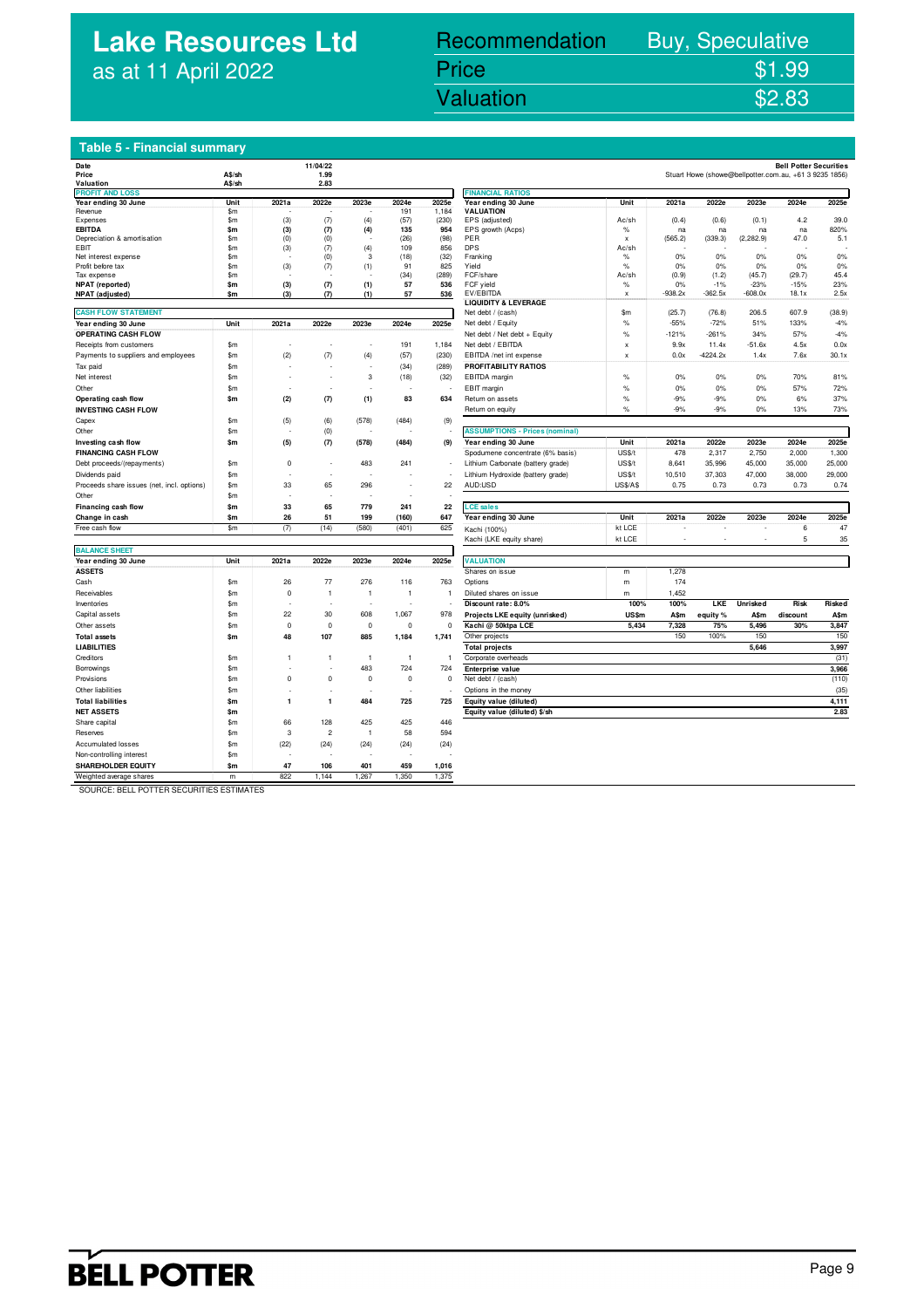#### **Recommendation structure**

**Buy:** Expect >15% total return on a 12 month view. For stocks regarded as 'Speculative' a return of >30% is expected.

**Hold:** Expect total return between -5% and 15% on a 12 month view

**Sell:** Expect <-5% total return on a 12 month view

Speculative Investments are either start-up enterprises with nil or only prospective operations or recently commenced operations with only forecast cash flows, or companies that have commenced operations or have been in operation for some time but have only forecast cash flows and/or a stressed balance sheet.

Such investments may carry an exceptionally high level of capital risk and volatility of returns.

#### **Research Team**

| <b>Staff Member</b> | <b>Title/Sector</b>          | Phone         | @bellpotter.com.au |
|---------------------|------------------------------|---------------|--------------------|
| Chris Savage        | Head of Research/Industrials | 612 8224 2835 | csavage            |
| Analysts            |                              |               |                    |
| TS Lim              | <b>Banks</b>                 | 612 8224 2810 | tslim              |
| John Hester         | Healthcare                   | 612 8224 2871 | jhester            |
| Anubhav Saxena      | Healthcare                   | 612 8224 2846 | asaxena            |
| Tara Speranza       | Healthcare                   | 612 8224 2815 | tsperanza          |
| Marcus Barnard      | Industrials                  | 618 9326 7673 | mbarnard           |
| Sam Brandwood       | Industrials                  | 612 8224 2850 | sbrandwood         |
| Olivia Hagglund     | Industrials                  | 612 8224 2813 | ohagglund          |
| Hamish Murray       | Industrials                  | 613 9235 1813 | hmurray            |
| Jonathan Snape      | Industrials                  | 613 9235 1601 | jsnape             |
| <b>David Coates</b> | Resources                    | 612 8224 2887 | dcoates            |
| <b>Stuart Howe</b>  | Resources                    | 613 9235 1856 | showe              |
| <b>Brad Watson</b>  | Resources                    | 618 9326 7672 | bwatson            |
| Regan Burrows       | Resources                    | 618 9326 7677 | rburrows           |
| Joseph House        | Resources                    | 613 9235 1624 | jhouse             |
| <b>Associates</b>   |                              |               |                    |
| Michael Ardrey      | Associate Analyst            | 613 9256 8782 | mardrey            |
| Daniel Laing        | Associate Analyst            | 612 8224 2886 | dlaing             |
|                     |                              |               |                    |

#### **Research Coverage & Policies**

For Bell Potter Securities' Research Coverage Decision Making Process and Research Independence Policy please refer to our company website: https://bellpotter.com.au/research-independence-policy/.

#### **Authoring Research Analyst's Certification**

The Authoring Research Analyst is responsible for the content of this Research Report, and, certifies that with respect to each security that the Analyst covered in this Report (1) all the views expressed accurately reflect the Analyst's personal views about those securities and were prepared in an independent manner and (2) no part of the Analyst's compensation was, is or will be, directly or indirectly, related to specific recommendations or views expressed by that Research Analyst in the Research Report.

#### **Research Analyst's Compensation**

Research Analyst's compensation is determined by Bell Potter Securities Research Management and Bell Potter Securities' Senior Management and is based upon activities and services intended to benefit the investor clients of Bell Potter Securities Ltd. Compensation is not linked to specific transactions or recommendations. Like all Company employees Research Analysts receive compensation that is impacted by overall Company profitability.

#### **Prices**

The Price appearing in the Recommendation panel on page 1 of the Research Report is the Closing Price on the Date of the Research Report (appearing in the top right hand corner of page 1 of the Research Report), unless a before midday (am) time appears below the Date of the Research Report in which case the Price appearing in the Recommendation panel will be the Closing Price on the business day prior to the Date of the Research Report.

#### **Availability**

The completion and first dissemination of a Recommendation made within a Research Report are shortly after the close of the Market on the Date of the Research Report, unless a before midday (am) time appears below the Date of the Research Report in which case the Research Report will be completed and first disseminated shortly after that am time

#### **Dissemination**

Bell Potter generally disseminates its Research to the Company's Institutional and Private Clients via both proprietary and non-proprietary electronic distribution platforms. Certain Research may be disseminated only via the Company's proprietary distribution platforms; however such Research will not contain changes to earnings forecasts, target price, investment or risk rating or investment thesis or be otherwise inconsistent with the Author's previously published Research. Certain Research is made available only to institutional investors to satisfy regulatory requirements. Individual Bell Potter Research Analysts may also opt to circulate published Research to one or more Clients by email; such email distribution is discretionary and is done only after the Research has been disseminated. The level and types of service provided by Bell Potter Research Analysts to Clients may vary depending on various factors such as the Client's individual preferences as to frequency and manner of receiving communications from Analysts, the Client's risk profile and investment focus and perspective (e.g. market-wide, sector specific long term and short term etc.) the size and scope of the overall Client relationship with the Company and legal and regulatory constraints.